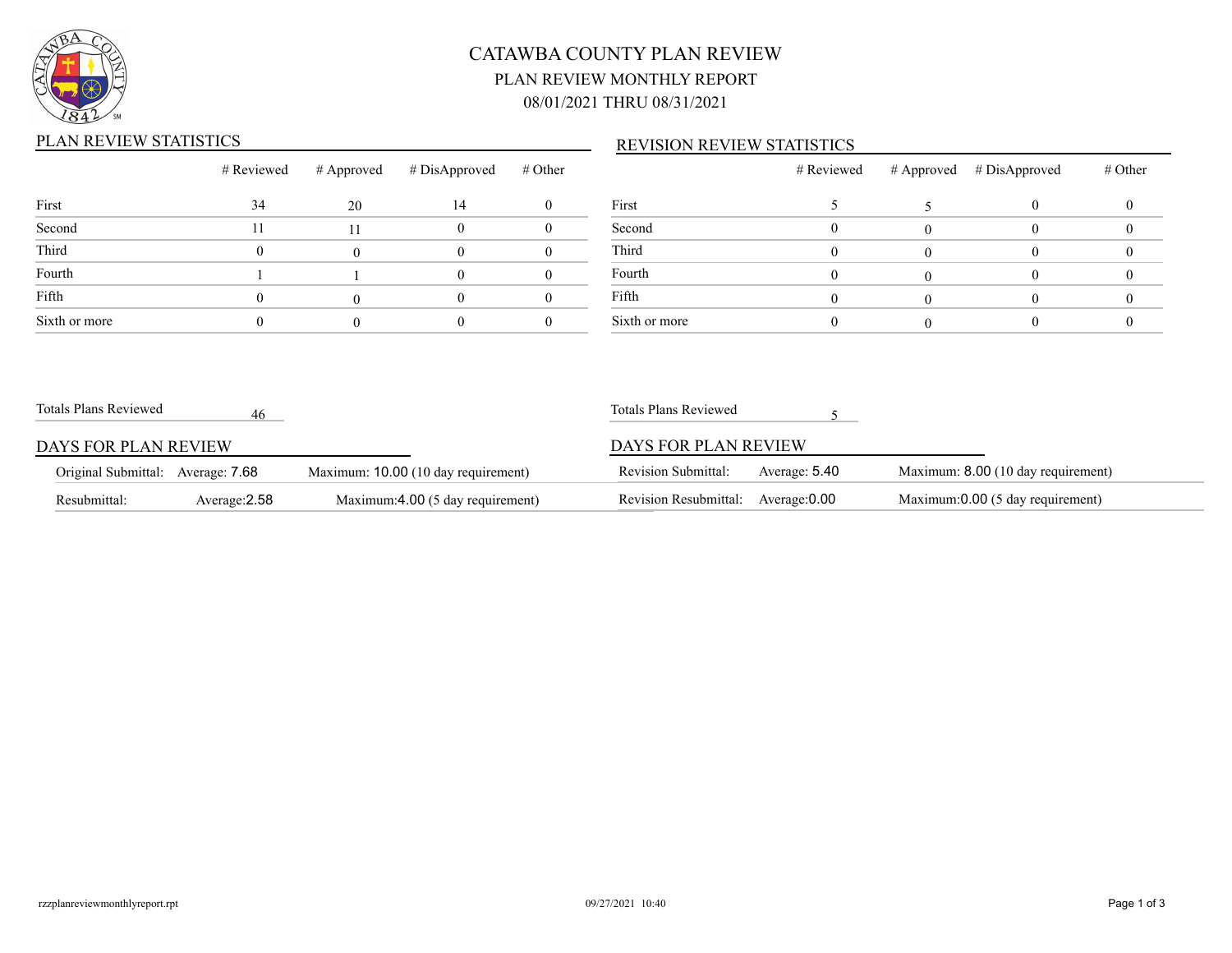

# CATAWBA COUNTY PLAN REVIEW PLAN REVIEW MONTHLY REPORT 08/01/2021 THRU 08/31/2021

#### TOWNHOME REVIEW STATISTICS

|               |  | $#$ Reviewed $#$ Approved $#$ DisApproved | $#$ Other |
|---------------|--|-------------------------------------------|-----------|
| First         |  |                                           |           |
| Second        |  |                                           |           |
| Third         |  |                                           |           |
| Fourth        |  |                                           |           |
| Fifth         |  |                                           |           |
| Sixth or more |  |                                           |           |

Totals Plans Reviewed

#### DAYS FOR PLAN REVIEW

| Submittal:   | Average: 0.00 | Maximum: 0.00 (10 day requirement) |
|--------------|---------------|------------------------------------|
| Resubmittal: | Average: 0.00 | Maximum:0.00 (5 day requirement)   |

0

#### PLAN REVIEW RELATED INSPECTIONS

### PLAN REVIEW RELATED INSPECTIONS BY INSPECTOR

| SAFETY                                  |             |
|-----------------------------------------|-------------|
|                                         |             |
| ALE                                     |             |
| PLM<br><b>BLD</b><br><b>ELE</b><br>MECH | OTHER TOTAL |

| <b>Total Number of Inspections:</b> |      |  |  |                                 |  |
|-------------------------------------|------|--|--|---------------------------------|--|
| Noah McNeilly                       |      |  |  |                                 |  |
| David Smith                         |      |  |  |                                 |  |
|                                     | RLD. |  |  | ELE MECH PLM OTHER TOTAL SAFETY |  |